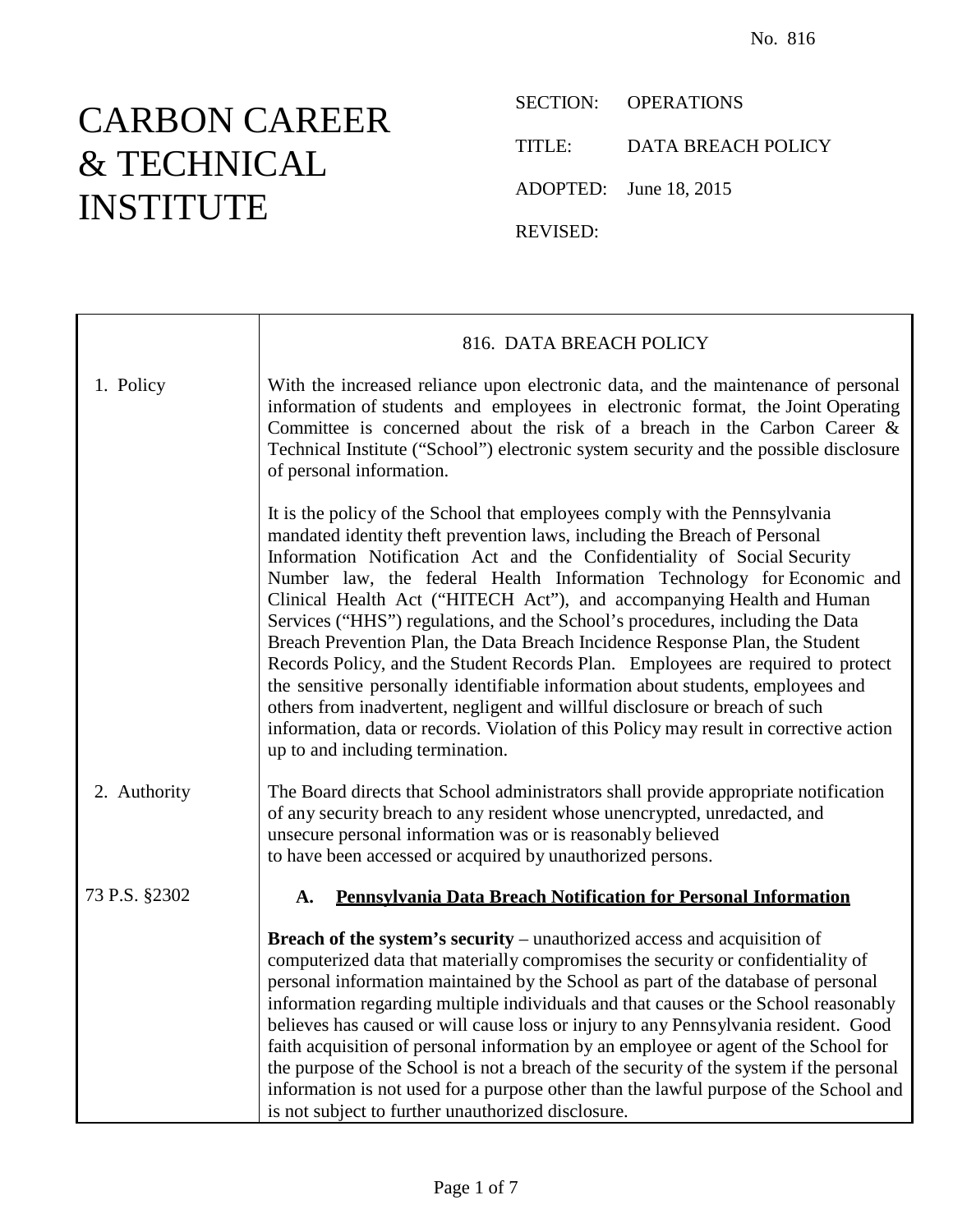## 816. DATA BREACH POLICY

| 73 P.S. § 2302               | <b>Personal information</b> – includes an individual's first name or first initial and last<br>name in combination with and linked to any one or more of the following, when<br>not encrypted or redacted:                                                                                                                                                                                                                                                                                                                                   |
|------------------------------|----------------------------------------------------------------------------------------------------------------------------------------------------------------------------------------------------------------------------------------------------------------------------------------------------------------------------------------------------------------------------------------------------------------------------------------------------------------------------------------------------------------------------------------------|
|                              | 1. Social Security number.                                                                                                                                                                                                                                                                                                                                                                                                                                                                                                                   |
|                              | 2. Driver's license number or a state identification card number issued in lieu of a<br>driver's license.                                                                                                                                                                                                                                                                                                                                                                                                                                    |
|                              | 3. Financial account number, credit or debit card number, in combination with any<br>required security code, access code or password that would permit access to an<br>individual's financial account.                                                                                                                                                                                                                                                                                                                                       |
| 73 P.S. § 2302<br>Policy 801 | Personal information does not include publicly available information that is lawfully<br>made available to the general public from federal, state or local government records.                                                                                                                                                                                                                                                                                                                                                               |
| 73 P.S. § 2302               | <b>Records</b> – pursuant to the Breach of Personal Information Notification Act,<br>records mean any material, regardless of its physical form, on which information<br>is recorded or preserved by any means, including written or spoken words,<br>graphically depicted, printed or electromagnetically transmitted. The term does<br>not include publicly available directories containing information an individual<br>has voluntarily consented to have publicly disseminated or listed, such as name,<br>address or telephone number. |
|                              | All employees must protect and secure all electronic resources and information, data<br>and records of the School from theft, and inadvertent disclosure when they are under<br>the supervision and control of the School, and when they not under the supervision<br>or control of the School, for example, but not limited to, working at home, on<br>vacation, or elsewhere.                                                                                                                                                              |
|                              | If any employee becomes aware of the release of School information, data or records<br>the release must be reported to the Administrative Director immediately.                                                                                                                                                                                                                                                                                                                                                                              |
| 73 P.S. § 2302               | The Administrative Director or designee shall provide notice of any system security<br>breach of computerized records, following discovery of the breach of the security of<br>the system, to any Pennsylvania resident whose unencrypted and unredacted<br>personal information was, or is reasonably believed to have been accessed and<br>acquired by an authorized person, without unreasonable delay.                                                                                                                                   |
| 73 P.S. § 2303               | The School will also provide notice of the breach (a) if the encrypted information is<br>accessed and acquired in an unencrypted form, (b) if the security breach is linked to<br>a breach of the encryption, or (c) if the security breach involves a person with access<br>to the encryption key.                                                                                                                                                                                                                                          |
|                              | The School must report the breach of the security and any information pertaining to<br>the breach to the local, state, or federal law enforcement agency for investigation or                                                                                                                                                                                                                                                                                                                                                                |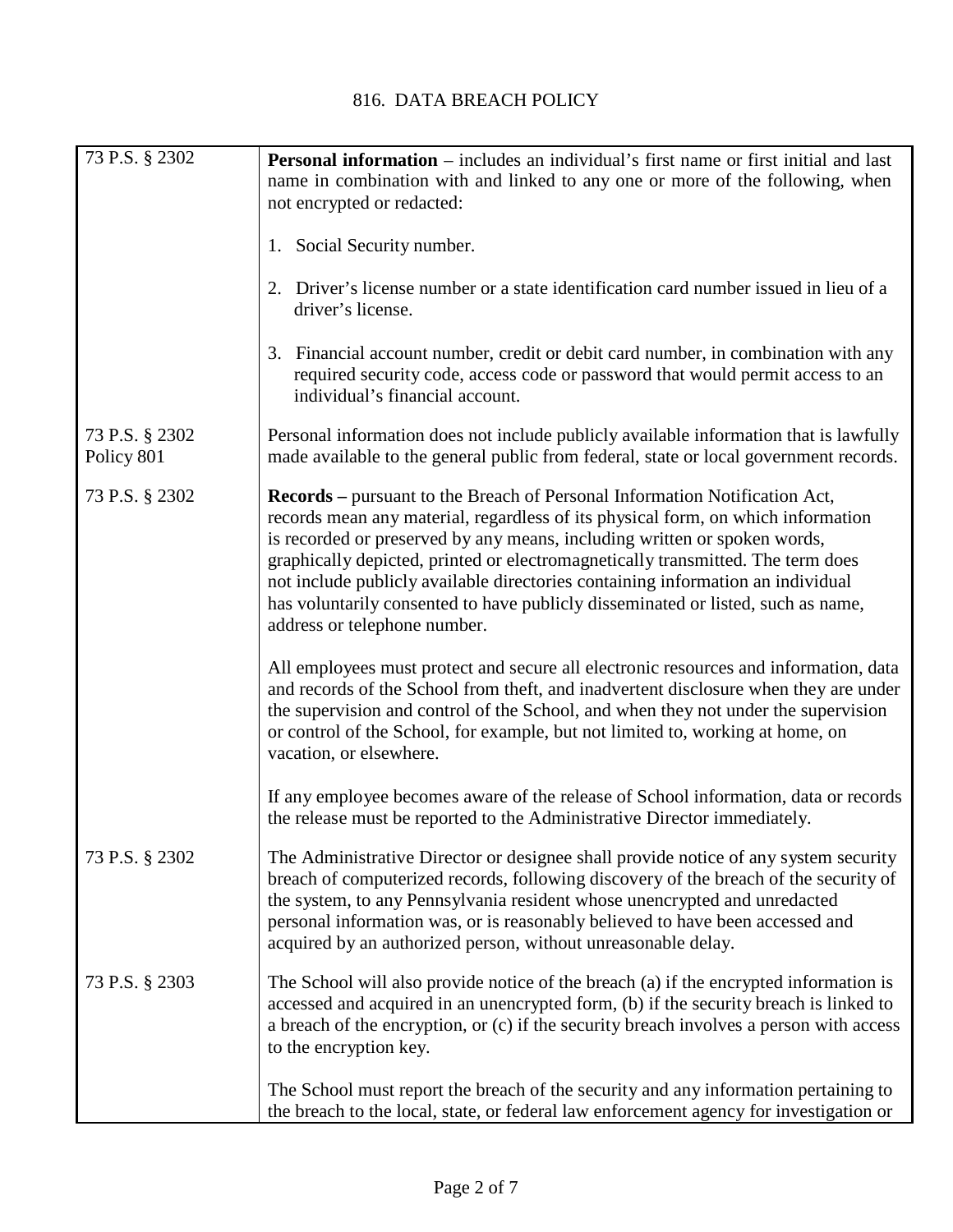|                                             | handling in advance of the disclosure to any resident, or others. The School may be<br>required to delay notification if a law enforcement agency, determines and provides<br>in writing that the notification will impede a criminal or civil investigation.                                                                                                                                                                                        |
|---------------------------------------------|------------------------------------------------------------------------------------------------------------------------------------------------------------------------------------------------------------------------------------------------------------------------------------------------------------------------------------------------------------------------------------------------------------------------------------------------------|
|                                             | The School must take necessary measures to determine the scope of the breach and<br>to restore the reasonable integrity of the data system.                                                                                                                                                                                                                                                                                                          |
|                                             | The School administration must then determine whether a data breach notification<br>will be issued. Notifications shall be provided by at least one (1) of the following<br>methods:                                                                                                                                                                                                                                                                 |
|                                             | 1. Written notice, to last known home address for the individual.                                                                                                                                                                                                                                                                                                                                                                                    |
|                                             | 2. Telephone notice, if the individual can be reasonably expected to receive the<br>notice and the notice is given in a clear and conspicuous manner, describes<br>the incident in general terms, and verifies personal information but does not<br>require the individual to provide personal information, and the individual is<br>provided a telephone number to call or Internet web site to visit for further<br>information or assistance.     |
|                                             | 3. E-mail notice, if a prior business relationship exists and the School has a<br>valid e-mail address for the individual.                                                                                                                                                                                                                                                                                                                           |
|                                             | 4. Substitute notice, if the School determines that the cost of<br>providing the notice exceeds \$100,000, the affected individuals exceeds<br>175,000 persons, or the School does not have sufficient contact information.<br>Substitute notice shall consist of an e-mail notice if the School has an e-mail<br>address for the persons, conspicuous posting of the notice on the School's<br>web site, and notification to major Statewide media. |
|                                             | If the School provides notification to more than $1,000$ persons at one $(1)$ time, the<br>School shall also notify, without unreasonable delay, all consumer reporting<br>agencies that compile and maintain files on consumers on a nationwide basis as<br>defined in the Fair Credit Reporting Act of the timing, distribution and number of<br>notices.                                                                                          |
| HITECH Act,<br>45 C.F.R. Parts<br>160 & 164 | <b>Personal Health Information Data Breach</b><br><b>B.</b>                                                                                                                                                                                                                                                                                                                                                                                          |
|                                             | 1. The School must protect the privacy and security of "protected health"<br>information" ("PHI"). Unless the PHI is encrypted or destroyed pursuant to<br>the U.S. Department of Health and Human services ("HHS") standards and<br>considered secure health information the School must comply with the HHS<br>breach notification rules.                                                                                                          |
|                                             | 2. The HHS Breach Notification Rule requires covered entities to notify each<br>individual whose unsecured PHI has been, or is reasonably believed to have                                                                                                                                                                                                                                                                                           |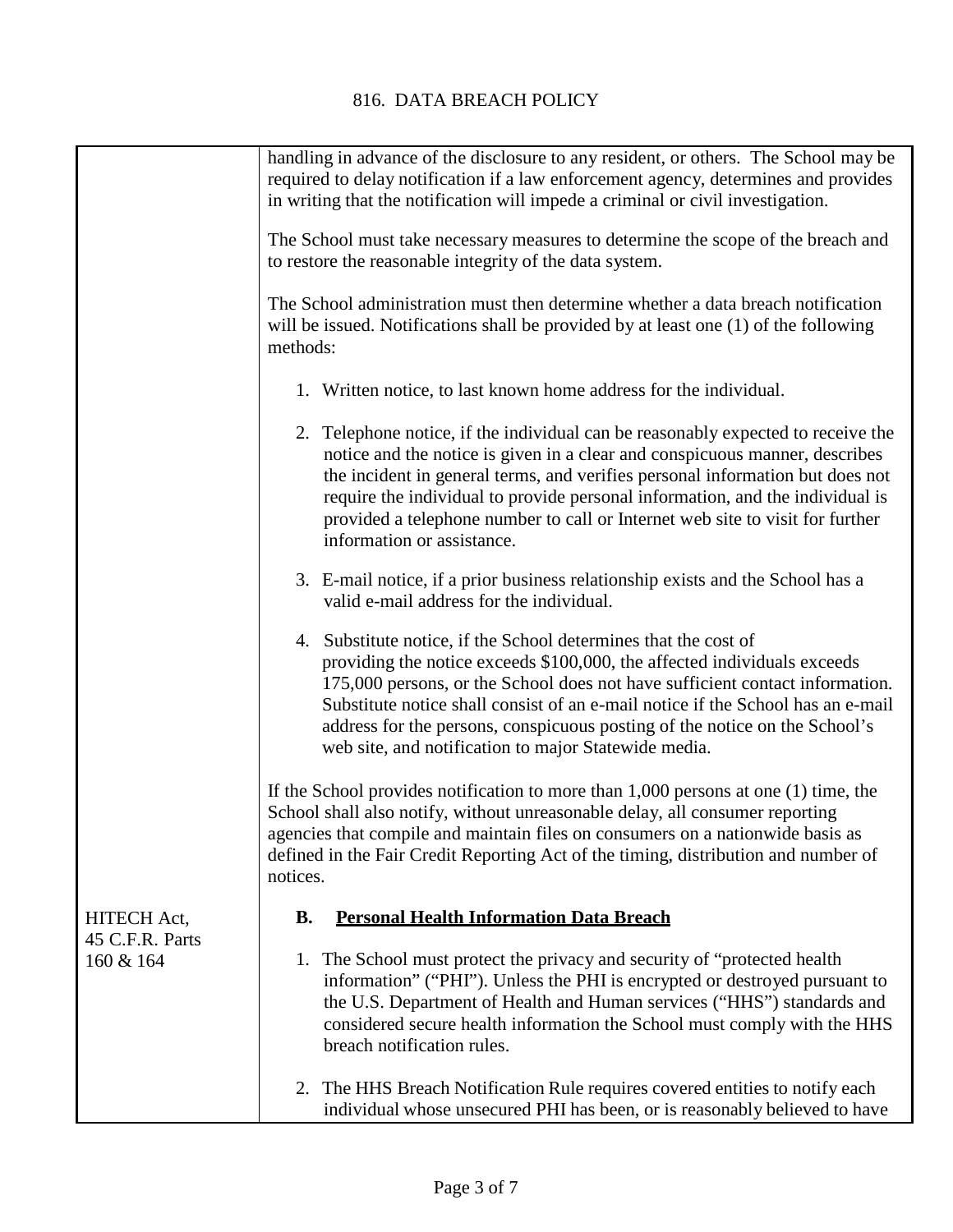|                           | been accessed, acquired, used, or disclosed following a breach of that<br>unsecured PHI. The Rule also requires a business associate to notify the<br>School of a breach of unsecured PHI.                                                                                                                                                                                                                                                                                                |
|---------------------------|-------------------------------------------------------------------------------------------------------------------------------------------------------------------------------------------------------------------------------------------------------------------------------------------------------------------------------------------------------------------------------------------------------------------------------------------------------------------------------------------|
|                           | HHS sets forth the following three step process for covered entities to follow in<br>determining whether a breach has occurred for which notification must be given:                                                                                                                                                                                                                                                                                                                      |
|                           | a. Determine whether there has been an impermissible use or disclosure of<br>PHI under the HIPAA Privacy Rule;                                                                                                                                                                                                                                                                                                                                                                            |
|                           | b. Determine, and document, whether the impermissible use or disclosure<br>compromises the privacy or security of the PHI by having created a significant<br>risk of financial, reputational, or other harm to the individual; and                                                                                                                                                                                                                                                        |
|                           | c. Determine whether the incident is excluded from the definition of<br>"breach" because it is:                                                                                                                                                                                                                                                                                                                                                                                           |
|                           | An unintentional use of PHI by a workforce member acting in good faith and<br>within the scope of his or her authority, and the PHI is not further used or<br>disclosed improperly;                                                                                                                                                                                                                                                                                                       |
|                           | An inadvertent disclosure of PHI by an authorized person to another<br>authorized person, and the PHI is not further used or disclosed improperly; or                                                                                                                                                                                                                                                                                                                                     |
|                           | A disclosure of PHI to an unauthorized person where there is a good faith<br>$\bullet$<br>belief that the unauthorized person would not reasonably have been able to<br>retain the PHI.                                                                                                                                                                                                                                                                                                   |
|                           | 3. The Rule requires notice of a breach of unsecured PHI to be provided as<br>follows:                                                                                                                                                                                                                                                                                                                                                                                                    |
|                           | <b>a.</b> Timeliness of Notification to the Individual – Notification must be made to<br>individuals "without unreasonable delay" but no later than 60 calendar days<br>after discovery of the breach. Breaches must be treated as discovered on the<br>first day that the breach is known to the School (i.e., known to any member of<br>the School's workforce or agent of the School), or when, by exercising<br>reasonable diligence, the breach would have been known to the School. |
| 45 C.F.R. Part<br>164.404 | <b>b.</b> Content of Notification – Notification sent to individuals must be "in<br>plain language" and include the following:                                                                                                                                                                                                                                                                                                                                                            |
|                           | A brief description of what happened, including the date of the breach and the<br>date of discovery of the breach, if known;                                                                                                                                                                                                                                                                                                                                                              |
|                           | A description of the types of unsecured PHI that were involved in                                                                                                                                                                                                                                                                                                                                                                                                                         |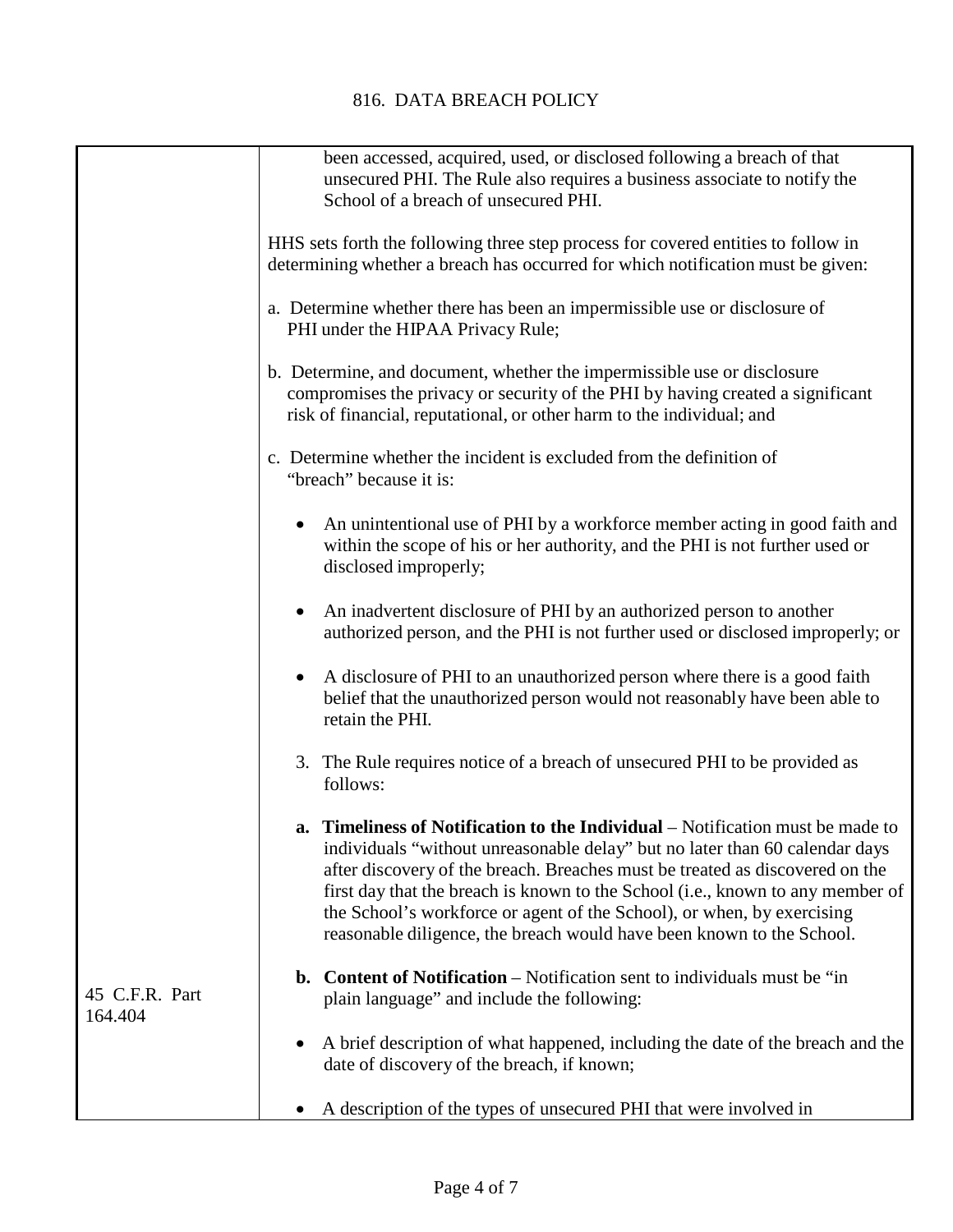## 816. DATA BREACH POLICY

|                            | the breach;                                                                                                                                                                                                                                                                                                                                                                                                                                                                                                                                                                                                                                                                                                                                                                                                                                                                                                                                                                                                                                                                                                                                                                                                                                                                                           |
|----------------------------|-------------------------------------------------------------------------------------------------------------------------------------------------------------------------------------------------------------------------------------------------------------------------------------------------------------------------------------------------------------------------------------------------------------------------------------------------------------------------------------------------------------------------------------------------------------------------------------------------------------------------------------------------------------------------------------------------------------------------------------------------------------------------------------------------------------------------------------------------------------------------------------------------------------------------------------------------------------------------------------------------------------------------------------------------------------------------------------------------------------------------------------------------------------------------------------------------------------------------------------------------------------------------------------------------------|
| 45 C.F.R. Part<br>1164.404 | Steps individuals should take to protect themselves from potential<br>harm resulting from the breach;<br>A brief description of the steps the School is taking to investigate the breach,<br>mitigate harm, and protect against future breaches; and<br>Contact procedures for individuals to ask questions or obtain additional<br>information, including a toll-free number, email address, website, or postal<br>address.<br><b>c.</b> Methods of Notification to Individuals – Notification to individuals<br>must be sent to the individual's last known address via first-class mail, or<br>email if the individual has agreed to email and has not withdrawn such<br>agreement. If the contact information for less than 10 individuals is<br>outdated or insufficient, substitute notice may be provided by an<br>alternative written notice, telephone, or other means. However, if the<br>contact information for 10 or more individuals is found to be outdated or<br>insufficient, the School must provide substitute notice in one of the<br>following forms:<br>Conspicuous posting on the home page of the School's website for a period of<br>not less than 90 days; or<br>In major print or broadcast media, including in the areas where the affected<br>individuals likely reside. |
|                            | In addition, the substitute notice on the website or in print or broadcast media must<br>include a toll-free telephone number that will remain active for 90 days where<br>individuals can learn whether their unsecured PHI was included in the breach.                                                                                                                                                                                                                                                                                                                                                                                                                                                                                                                                                                                                                                                                                                                                                                                                                                                                                                                                                                                                                                              |
| 45 C.F.R. Part<br>164.406  | <b>d.</b> Notification to Media $-$ If the breach affects more than 500 or more<br>residents of a particular state or jurisdiction, the School also must notify<br>"prominent media outlets" of the state or jurisdiction of the breach<br>without unreasonable delay, but no later than 60 calendar after discovery<br>of the breach.                                                                                                                                                                                                                                                                                                                                                                                                                                                                                                                                                                                                                                                                                                                                                                                                                                                                                                                                                                |
| 45 C.F.R. Part<br>164.408  | <b>Notification to HHS</b> $-$ If the breach affects more than 500 individuals,<br>e.<br>notice must be made to HHS contemporaneously with the notification to<br>the affected individuals. If fewer than 500 individuals are affected, the<br>covered entity must maintain a log of any such breaches, and submit the<br>log annually to HHS no later than 60 days following the end of the<br>calendar year.                                                                                                                                                                                                                                                                                                                                                                                                                                                                                                                                                                                                                                                                                                                                                                                                                                                                                        |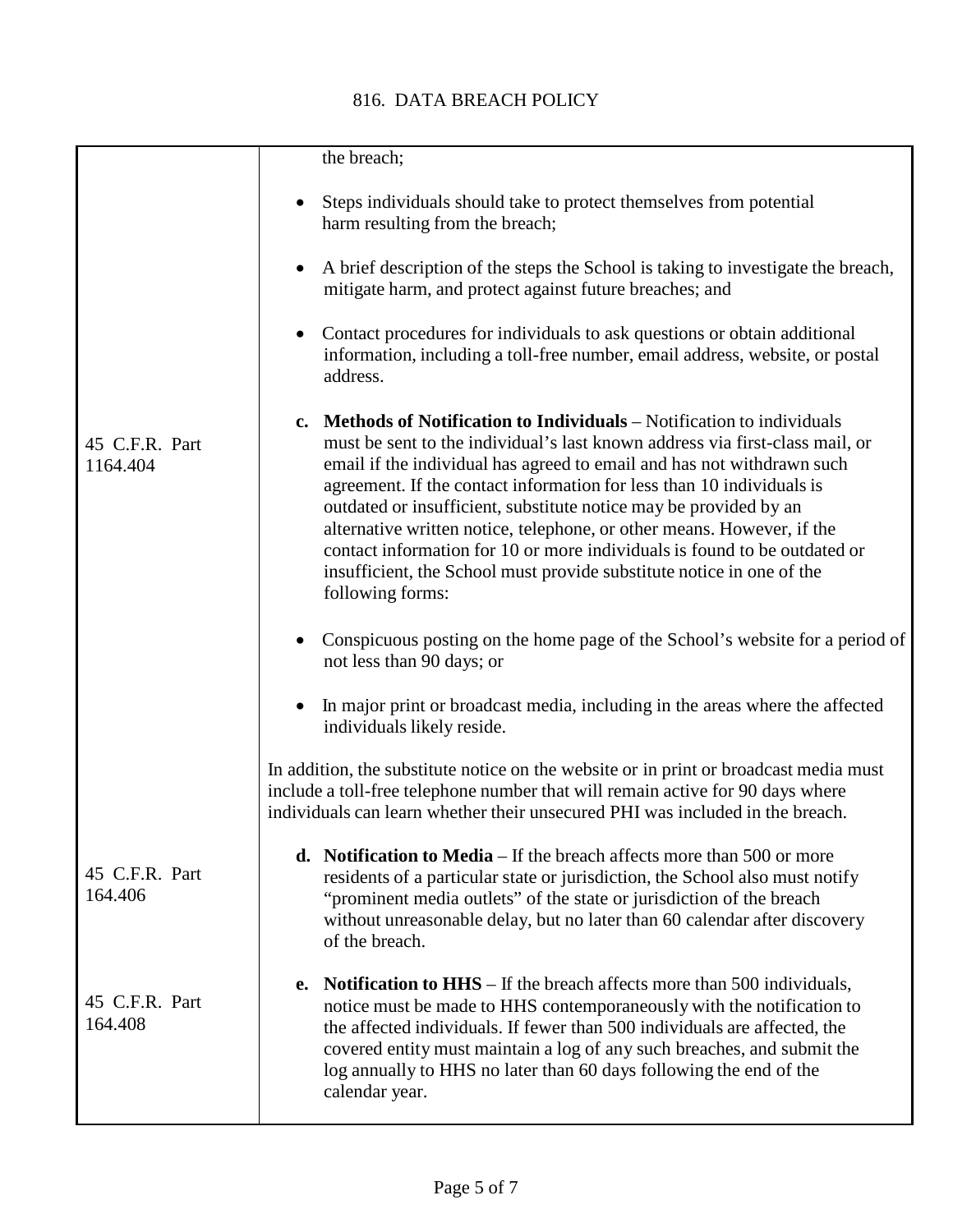| 45 C.F.R. Part<br>164.410    | f. Notification by Business Associates – Business associates must provide<br>breach notification to Schools "without unreasonable delay" and in no<br>case later than 60 calendar days after discovery of the breach. The<br>Business Associate must, to the extent possible, provide the School with<br>the identification of each individual whose PHI was breached, and any<br>other information available that the School will need to notify the<br>affected individuals.                                                                        |
|------------------------------|-------------------------------------------------------------------------------------------------------------------------------------------------------------------------------------------------------------------------------------------------------------------------------------------------------------------------------------------------------------------------------------------------------------------------------------------------------------------------------------------------------------------------------------------------------|
| HITECH Act,                  | C.<br><b>Destruction of School Records</b>                                                                                                                                                                                                                                                                                                                                                                                                                                                                                                            |
| 45 C.F.R. Parts<br>160 & 164 | All records of the School must be destroyed pursuant to the School Document<br>Retention and Destruction Policy, schedule and procedures. Destruction means<br>shredding, erasing, or modifying the information in and of the records to make the<br>records unuseable, unreadable, indecipherable or non-reconstructionable through<br>generally available means. Protected Health Information must be destroyed pursuant<br>to the National Institute of Standards and Technology ("NIST") security standards.                                      |
| 74 P.S. § 201                | <b>Social Security Number Requirement</b><br>D.                                                                                                                                                                                                                                                                                                                                                                                                                                                                                                       |
|                              | Unless otherwise permitted by law, School employees must protect the privacy of<br>Social Security numbers.                                                                                                                                                                                                                                                                                                                                                                                                                                           |
|                              | The School may <b>not</b> do any of the following:                                                                                                                                                                                                                                                                                                                                                                                                                                                                                                    |
|                              | 1. Publicly post or publicly display in any manner an individual's Social<br>Security number. "Publicly post" or "publicly display" means to intentionally<br>communicate or otherwise make available the Social Security number to the<br>general public.                                                                                                                                                                                                                                                                                            |
|                              | 2. Print an individual's Social Security number on any card required for the<br>individual to access products or services provided by School.                                                                                                                                                                                                                                                                                                                                                                                                         |
|                              | 3. Require an individual to transmit his or her Social Security number over the<br>Internet unless the connection is secure or the Social Security number is<br>encrypted.                                                                                                                                                                                                                                                                                                                                                                            |
|                              | 4. Require an individual to use his or her Social Security number to access an<br>Internet website unless a password or unique personal identification number<br>or other authentication device is also required to access the website.                                                                                                                                                                                                                                                                                                               |
|                              | 5. Print an individual's Social Security number on any materials that are<br>mailed to the individual unless federal or state law requires the Social<br>Security number to be on the document to be mailed. However, Social<br>Security numbers may be included in applications and forms sent by mail,<br>including documents sent as part of an application or enrollment process or<br>to establish, amend or terminate an account, contract or policy or to confirm<br>the accuracy of the Social Security number. A Social Security number that |